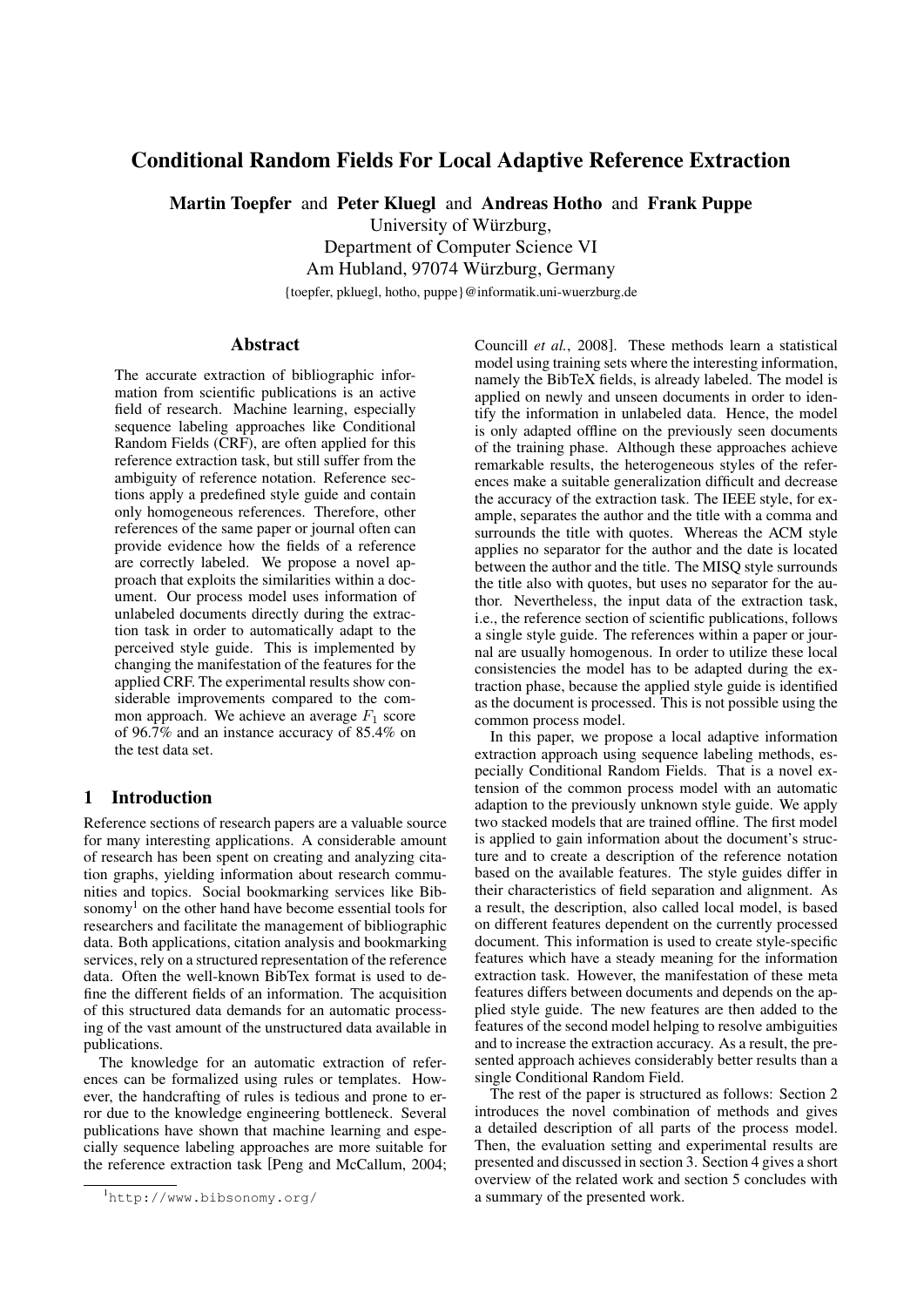

Figure 1: Overview of the applied process model with three phases: the bootstrap, local model and meta phase.

# 2 Method

Machine learning and sequence labeling approaches are often applied for reference extraction and Conditional Random Fields (CRF) are one of the most popular techniques for this task. Normally, a simple process model is used: The feature extraction identifies valuable properties in the unstructured data. They are used by a given model in order to extract interesting information, that is, labeling the fields of a reference. The extraction model is trained on labeled examples in a previous phase. Therefore, the model is only adapted offline in the learning process on the global consistencies of the domain. This prevents a good generalization for the global model and induces errors in the extracted information. In order to overcome this problem, the local patterns and the consistency of one document, the applied style guide in this domain respectively, need to be addressed directly for a resolution of the ambiguity. The style guide can however be identified as soon as the document is processed. Hence, the common process model is incompatible to an online adaption during the extraction process on the local consistency.

The presented approach tries to utilize the common process model with CRFs in a novel combination. The unlabeled documents are used to identify the applied style guide directly during the extraction process. Then, this information about the homogenous notation within the current document is exploited to increase the extraction accuracy in an additional phase. The model is learnt offline, but the features it is based on are adapted online during the extraction process of each single document. Since the process can adjust to the local consistencies, it is called *local adaptive*. Figure 1 provides an overview of the applied process that consists of three stages: the bootstrap, the construction of the local model and the meta phase. The purpose of the *bootstrap phase* is to provide the fundamental information that is needed to perceive style information for a document. We employ a common process model as it can be found in previous CRF approaches. Features are extracted from the current document and a previously learnt (base) model is applied in order to gain information. However, this is just an intermediate step required for an examination of the local information patterns. The second phase, the construction of the *local model*, tries to create a description of the applied style guide. This is achieved by investigating the cooccurrence of information and features and the selection

of features that describe the different characteristics of the style guide very well. Finally, the acquired style information is used to create special features, called meta features. These possess a different manifestation for each document. The *meta phase* is the final step of the process model. It is built on the common process model of conditional random fields, but uses an enhanced set of features. Additionally to the base features of the bootstrap, it also considers the new meta features that provide hints on how the information is structured in the applied style guide.

In summary, the bootstrap phase takes an initial look at the reference section and handles apparent style information over to the meta phase which finally processes the reference section as if the applied style guide was known.

For a detailed description of the process, first the applied terminology is presented. Then, conditional random fields and the usage of features are addressed. The elements of the local model that contain the knowledge of the document's structure build an important part of the approach and are described in detail with an example.

# 2.1 Terminology

In the presented approach different frameworks and toolkits are combined. In order to clarify the terminology we explain some central terms. We use a nomenclature oriented at the Apache UIMA framework [Ferrucci and Lally, 2004].

Definition 1 (Typesystem, Information Type). *A* typesystem *is a set* T*, whose elements are called* (annotation or information) types*.*

As an example, we define the label type system  $\mathbb{T}_{\text{label}} =$ {AUTHOR, BOOKTITLE, DATE, EDITOR, INSTITU-TION, JOURNAL, LOCATION, NOTE, PAGES, PUB-LISHER, TECH, TITLE, VOLUME} which contains all field labels. Furthermore, we introduce the overall typesystem  $T_{all}$  which contains all types.

Definition 2 (Annotation). *Given a text document* D *and a typesystem*  $\mathbb{T}$ *, we define an* annotation *as a triplet*  $(s, i, j) \in$  $\mathbb{T} \times \mathbb{N} \times \mathbb{N}$ , consisting of an information type  $s \in \mathbb{T}$  and *two naturals*  $i \leq j$ *, indicating the begin and the end of the annotation in* D*.*

For instance, we can assign an annotation (NUM, 28, 32) to a document to state that the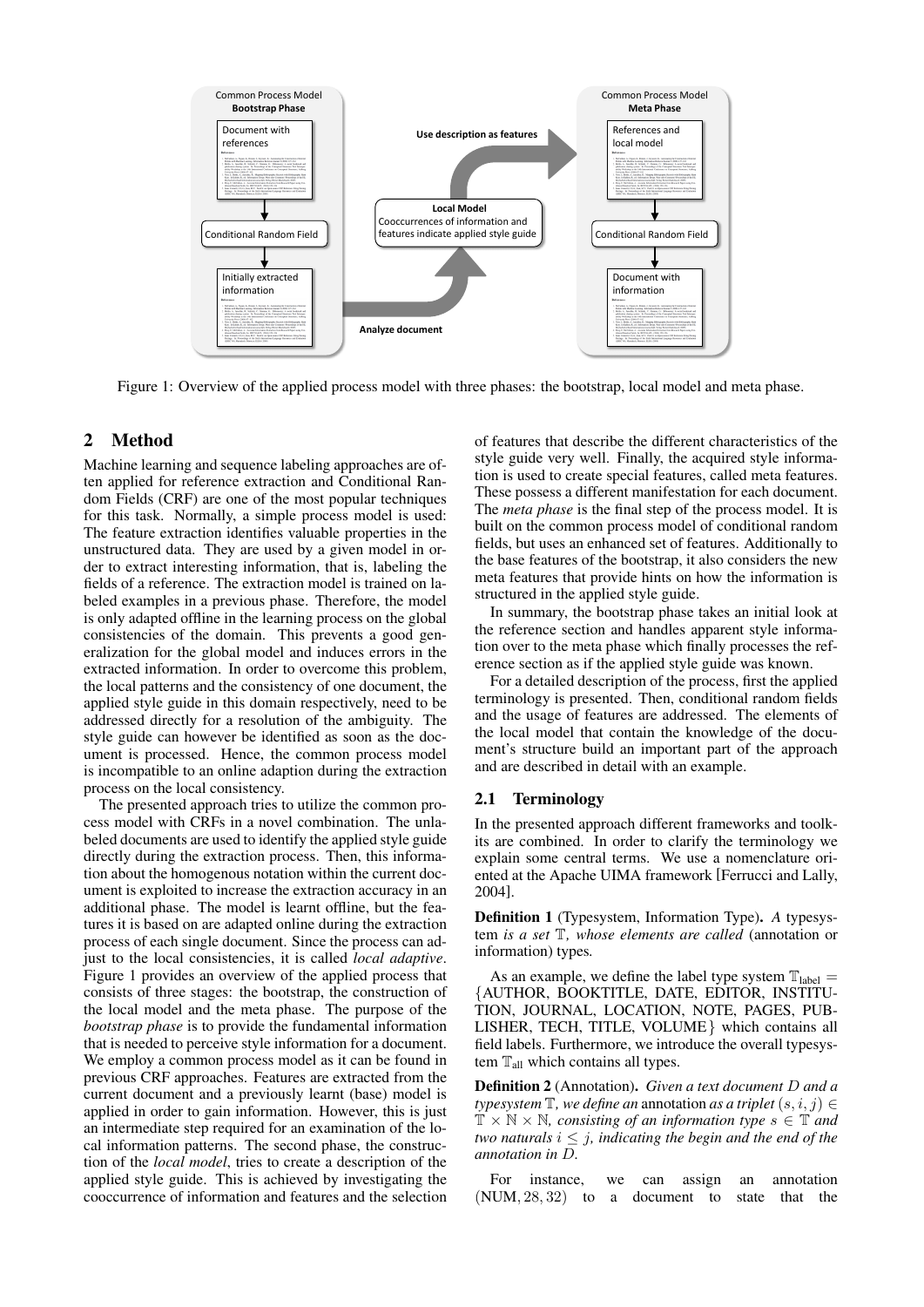text covered by the offsets 28 and 32 is a number. Therefore, we define an appropriate typesystem  $\mathbb{T}_{\text{feat}} = \{ \text{COMMA}, \text{CW}, \text{SW}, \text{NUM}, \text{FirstName} \dots \}$  with  $T_{\text{feat}} \cap T_{\text{label}} = \emptyset$ . The typesystem  $T_{\text{feat}}$  contains several useful low level information types called features, e.g., COMMA indicating commas, NUM indicating numbers, CW for capitalized words, SW for lower case words and FirstName indicating first names. These annotations are automatically assigned by the feature extraction, e.g. a word list with first names is provided and for each occurrences of an entry an annotation of the type FirstName is created.

Moreover, we partition documents into pieces of atomic lexical units, called *tokens*, to make use of the ClearTK framework [Ogren *et al.*, 2008] and the machine learning toolkit Mallet $2^2$  for the implementation of the CRF.

**Definition 3** (Token). We postulate  $\tau \in \mathbb{T}_{token}$  (the Token-*Type) to be a type which satisfies the following conditions.*

- *Annotations of the type* τ *do not cover white space characters and*
- *all other characters are covered of exactly one annotation of the type*  $τ$ *.*

*Annotations of the type* τ *are called* tokens*.*

Punctuations and special characters are put in single tokens. Alphabetic and numerical character sequences are split into separate token sets.

**Definition 4** (Feature). Iff a token  $x_t$  is within<sup>3</sup> an anno*tation of a type*  $\varphi \in \mathbb{T}_{\text{feat}}$ *, we say that*  $x_t$  *has the* feature ϕ*.*

If a token  $x_a = (\tau, 6, 7)$  has the feature COMMA  $\in$  $T_{\text{feat}}$ , then the text covered by the token is a comma. The terms feature and type are used synonymously in the following sections.

### 2.2 Conditional Random Fields

Conditional Random Fields (CRF) [Lafferty *et al.*, 2001] model conditional probabilities with undirected graphs. As usual in information extraction and sequence labeling tasks, we use linear chain CRFs. That is, we take a sequence of tokens  $\mathbf{x} = (x_1, \dots, x_T)$  as input. Given binary feature functions  $f_1, \ldots, f_K$  and parameters  $\lambda_1, \ldots, \lambda_K \in$ R, we compute the conditional probability of the label sequence  $y = (y_1, \ldots, y_T)$  under x by

$$
P_{\lambda}(\mathbf{y}|\mathbf{x}) = \frac{1}{Z_{\mathbf{x}}} \exp \left( \sum_{t=1}^{T} \sum_{i=1}^{K} \lambda_i \cdot f_i(y_{t-1}, y_t, \mathbf{x}, t) \right),
$$

with a normalization factor

$$
Z_{\mathbf{x}} = \sum_{\mathbf{y}' \in Y} \exp \left( \sum_{t=1}^{T} \sum_{i=1}^{K} \lambda_i \cdot f_i(y'_{t-1}, y'_t, \mathbf{x}, t) \right).
$$

 $Y$  is the set of all possible label sequences  $y'$  for  $x$ .

In short, a feature function  $f_i(y_{t-1}, y_t, \mathbf{x}, t)$  can testify evidence for the token at the position t to be labeled as  $y_t$ , depending on the label of it's predecessor and the observed input sequence. The feature functions are weighted by parameters  $\lambda_1, \ldots, \lambda_K$ . Hence, if  $f_i(y_{t-1}, y_t, \mathbf{x}, t)$ ) = 1 and  $\lambda_i$  has a high value, then we have strong evidence for labeling  $x_t$  as  $y_t$ . Accordingly, the parameters determine how

we infer the labels from the information given by the feature functions, i.e., we assume the label sequence that is most likely given some observation sequence. As usual in supervised machine learning, we use a learning algorithm which sets the weights to make good predictions on a training set.

In principle, a feature function can make complex use of the whole input sequence, the current label and the predecessing label. However, we mainly use simpler feature functions, named *annotation-based feature functions*, which factorize into two parts. Given two labels  $y_a, y_b \in$  $\mathbb{T}_{\text{label}}$ , a typesystem  $\mathbb{T}$  and a type  $\varphi \in \mathbb{T}_{\text{feat}}$ , an annotation based feature function has the form:

$$
f_{\varphi,y_a,y_b}(y_{t-1},y_t,\mathbf{x},t)=\mathbf{1}_{\{y_{t-1}=y_a\}}\cdot\mathbf{1}_{\{y_t=y_b\}}\cdot f_{\varphi}(x_t).
$$

The first part is only an indication of the label transition and ensures that we can learn separate weights for each combination of labels. On the contrary, the second part is independent from the labels.  $f_{\varphi}(x_t)$  just shows if the token at the position t has the feature  $\varphi$ . In different words,

$$
f_{\varphi}(x_t) = \begin{cases} 1, & \text{if } x_t \text{ has the feature } \varphi, \\ 0, & \text{otherwise.} \end{cases}
$$

Finally, we create annotation based feature functions  $f_{\varphi, y_a, y_b}$  for every  $y_a, y_b \in \mathbb{T}_{\text{label}}$  and every type  $\varphi \in \mathbb{T}_{\text{feat}}$ . By example, the CRF learns a parameter  $\lambda_{\text{NUM.AUTHOR, YEAR}}$  for the feature function  $f_{\text{NUM,AUTHOR,YEAR}}$ , i.e., a weight for having the NUM (number) feature and transitioning from an author field to a year field.

### 2.3 Local Adaptivity

The local model phase is the main part of the local adaptivity. It analyses the given features and the initially extracted information of the bootstrap phase and creates a description of the characteristics of the applied style guide. This description is then projected as features in order to be useful for the CRF in the meta phase. Therefore, the local model consists of two major steps: the creation of the description and the projection of features. Overall, a local model can be seen as a representation of specific knowledge of each single document's structure. There are various means to describe these local patterns of a document. The rule-based approach for local adaptivity [Kluegl *et al.*, 2010] has shown that two characteristics are describing the applied style guide sufficiently for a considerable increase of accuracy.

field separation One important consistency inside a reference section is the way how fields are separated. For instance, one writer always ends the author lists with a period, another writer may use a colon instead. If such a field separator is once determined with the help of other references, then it can help solving ambiguos cases, for example, in the case when one of the first tokens of the title also contains a colon. For every label type  $\varphi_{\text{label}} \in \mathbb{T}_{\text{label}}$  we try to detect features which indicate the begin or the end of  $\varphi_{\text{label}}$  fields in a document. These additional features  $\text{BEGIN}_{\varphi_{\text{label}}}$ and  $END_{\varphi_{\text{label}}} \in \mathbb{T}_{\text{meta-feat}}$  then indicate the document specific seperators for the meta phase. For instance, if a token  $x_t$  has the feature LPAREN and we have recognized that date fields begin with a left parenthesis in this document, then we assign an annotation of the type BEGINDATE  $\in$  T<sub>meta-feat</sub> to  $x_t$  to state that

<sup>2</sup>http://mallet.cs.umass.edu

<sup>&</sup>lt;sup>3</sup>A token ( $\tau$ ,  $a$ ,  $b$ ) is within an annotation ( $\varphi$ ,  $x$ ,  $y$ ), iff a  $\geq x$ and  $b \leq y$ .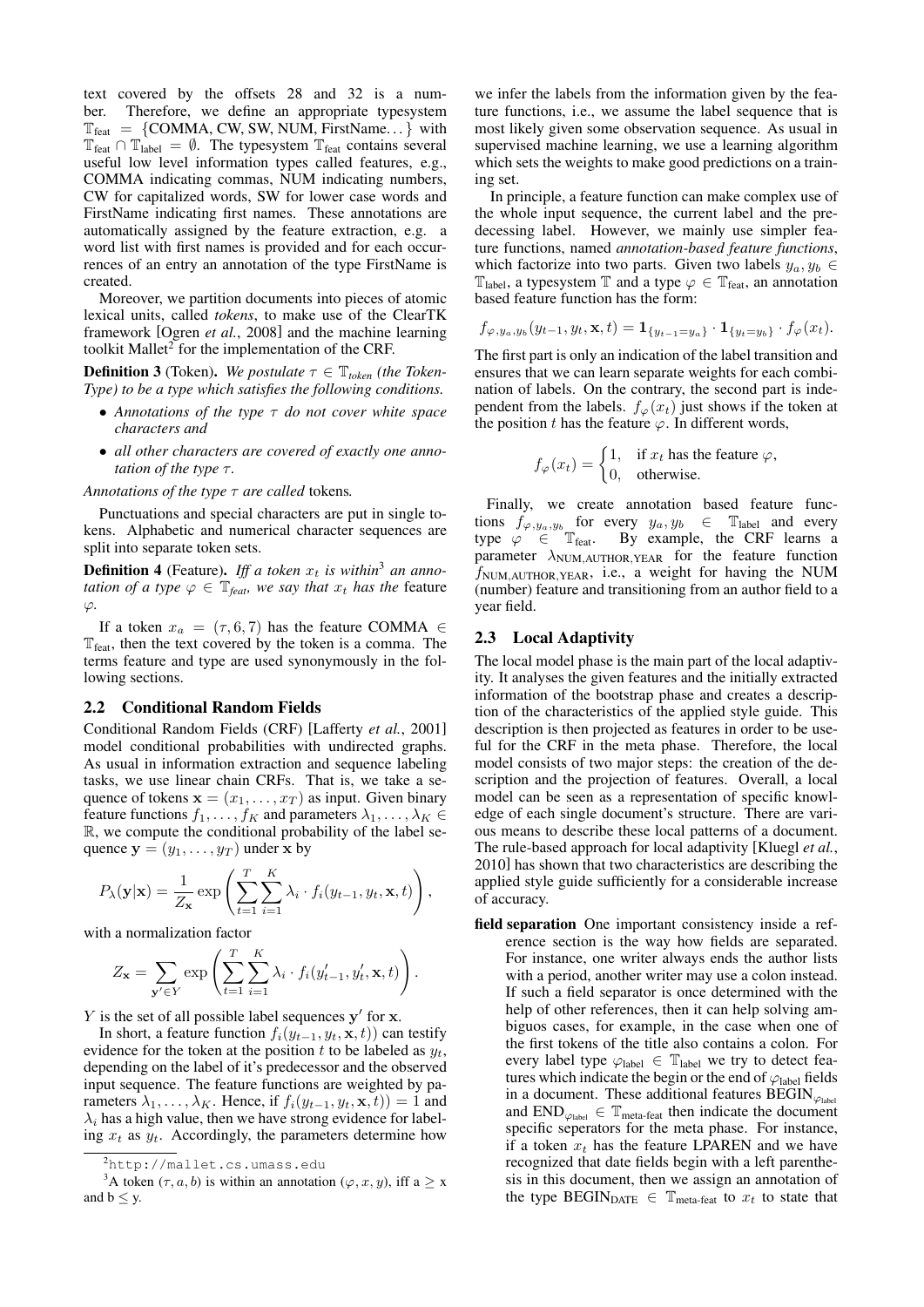we have evidence for the begin of a date field. In addition to these two meta features, we also introduce two specialized meta features  $\text{BEGIN}_{\varphi_{\text{label}}}^t$  and  $\text{END}_{\varphi_{\text{label}}}^t \in \mathbb{T}_{\text{meta-feat}}$  that restrict the projection of the feature dependent on the initally extracted information.

field sequence Style guides define not only the way of field separation. The sequence and alignment of the fields normally does not change within a reference section. Although some fields are optional and may be skipped by the author, information about the occurring sequences can resolve ambiguities and be of assistance in classification. As a simple example, we refer to the date field of the reference. Normally, the date is located either directly after the author or near the end of the reference. If no features indicate a date in the current reference, then information about the field before and the field after the dates of the remaining references hepls to find the date. For every label type  $\varphi_{\text{label}} \in \mathbb{T}_{\text{label}}$  we try to detect fields that are normally located before and after the fields with the label  $\varphi_{\text{label}}$ . These additional features BEFORE<sub> $\varphi_{\text{label}}$ </sub> and AFTER  $\varphi_{\text{label}} \in \mathbb{T}_{\text{meta-feat}}$  then indicate the inherent sequences of the reference section for the meta phase. For instance, if the analysis of the extracted information is confident that the field date is always followed by the pages field, then we assign an annotation of the type AFTER<sub>DATE</sub>  $\in$  T<sub>meta-feat</sub> to each token that was labeled with type  $\varphi_{\text{PAGES}}$ .

Summarizing, annotations of the types  $t \in \mathbb{T}_{meta\text{-}feat}$  are used to enrich the feature functions of the meta phase. In the following, we describe how these types are determined with the use of the given annotation-based features and the initially extracted information.

First, an observed meta feature is created for the selection of types that are suitable for a meta feature.

**Definition 5** (Observed Meta Feature).  $\varphi_{meta}^* \in$ **Definition 5** (Observed Meta Feature).  $\varphi_{meta}^{*} \in \mathbb{T}_{meta-observed}$  *is defined as the manifestation of the corresponding meta feature*  $\varphi_{meta} \in \mathbb{T}_{meta\text{-}feat}$  *in the case that the information was extracted perfectly.*

In other words, the observed meta feature  $\varphi_{meta}^* \in$ Tmeta-observed is automatically assigned to those tokens of each reference that are located exact at the positions indicated by the meta feature  $\varphi_{meta} \in \mathbb{T}_{meta\text{-}feat}$ . The observed meta features BEGIN<sup>\*</sup><sub>AUTHOR</sub>, for example, is assigned to the first token of the initially extracted author field and the observed meta features  $END^*_{AUTHOR}$  is assigned to the last token of the author field.

The observed meta features will only be utilized to determine suitable types for the meta features. All available types of features  $\varphi \in \mathbb{T}_{\text{feat}}$  are compared to the observed meta features  $\varphi_{meta}^{*}$  using a similarity measure. It is useful to consider the shape of the tokens and their properties to be the outcome of a stochastic event. From this point of view,  $f_{\varphi}$  (cf. section 2.2) is a random variable and  $p(f_{\varphi}=1)$  represents the probability that a token has the feature  $\varphi$ . Additionally,  $p(f_{\varphi_1}=1, f_{\varphi_2}=1)$  is a joint probability, indicating how likely a token has both the feature  $\varphi_1$  and the feature  $\varphi_2$ . By example,  $p(f_{\text{NUM}}=1, f_{\text{CW}}=1) = 0$  since tokens cover either numbers or capitalized words.

The mutual information has shown to be a sound similarity measure. Between two random variables X and Y

$$
MI(X, Y) = \sum_{x \in X} \sum_{y \in Y} p(x, y) \cdot \log \left( \frac{p(x, y)}{p_X(x) \cdot p_Y(y)} \right)
$$

measures how much information  $X$  and  $Y$  share. It covers all possible outcomes of  $X$  and  $Y$ . However, since we are only interested in the coincidence of a feature  $\varphi$  and the observed meta features  $\varphi_{meta}^*$  and not, for example, in the absence of a feature, the sum of all different values or occurrences of the features is removed. Hence, the mutual information can be reduced to a weighted pointwise mutual information. The probability distributions are then estimated by the observed frequencies  $\hat{p}$  in the reference section:

$$
\alpha(\varphi, \varphi^*_{\text{meta}}) = \hat{p}(f_{\varphi} = 1, f_{\varphi^*_{\text{meta}}} = 1) \cdot \log \frac{\hat{p}(f_{\varphi} = 1, f_{\varphi^*_{\text{meta}}} = 1)}{\hat{p}(f_{\varphi} = 1) \cdot \hat{p}(f_{\varphi^*_{\text{meta}}} = 1)}
$$

High values of  $\alpha(\varphi, \varphi_{meta}^*)$  indicate that the type  $\varphi$  is suitable to describe the meta feature  $\varphi$ <sub>meta</sub>. The weighted pointwise mutual information is motivated with the fact the rare occurrences of an information and a feature aren't representative for the complete reference section.

After applying the formula on all available features, we gain a sorted list of rated candidates for each meta feature. For the presented work no conjunctions of features for the manifestation of a meta feature are utilized. However, a meta feature cannot always be described by a single feature, but requires sometimes a disjunction of features. Therefore, instead of only using the highest rated feature for the description of the meta feature, each feature is consulted that fulfills two conditions: its  $\alpha$  rating exceeds a given threshold  $\beta$  and the annotations of the feature are disjoint to the other selected features whereas higher rated features are preferred. On the one hand, some rare applied style guides are able to create different separators for a field. But also with a strict style guide applied, the absence of some information can require a description of a meta feature with several features. If the date contains an information about the month in fifty percent of its occurrences, then the start separator of the date is either a number or a word indicating a month name. Hence, the description of the begin of the date would be described best with two features. For that reason, several feature are allowed for the manifestation, but only if they are not redundant, i.e. are disjoint to the already selected features of higher rating. For the computation of disjoint features the joint probability with the observed frequencies is reused. Two features  $\varphi_1$  and  $\varphi_2$  are considered disjoint iff  $\hat{p}(f_{\varphi_1} = 1, f_{\varphi_2} = 1) \approx 0$ . A minimal margin was applied since we assume a fallible feature extraction that erroneously assigns a feature on rare occasions.

The threshold is applied because of the weighted pointwise mutual information. Features that only occur once or twice in a document are not confident enough for the description of the local model even if they are disjoint with the already selected features. This selection of disjoint features does not need to be applied for the sequences of the fields due to the characteristics of the reference parsing domain where the labels build a disjoint partition of the complete reference. Only the threshold is used to filter rare sequences of fields.

In order to use the meta features in the common process model, the types of annotations are projected by providing an annotation-based feature function. Additionally to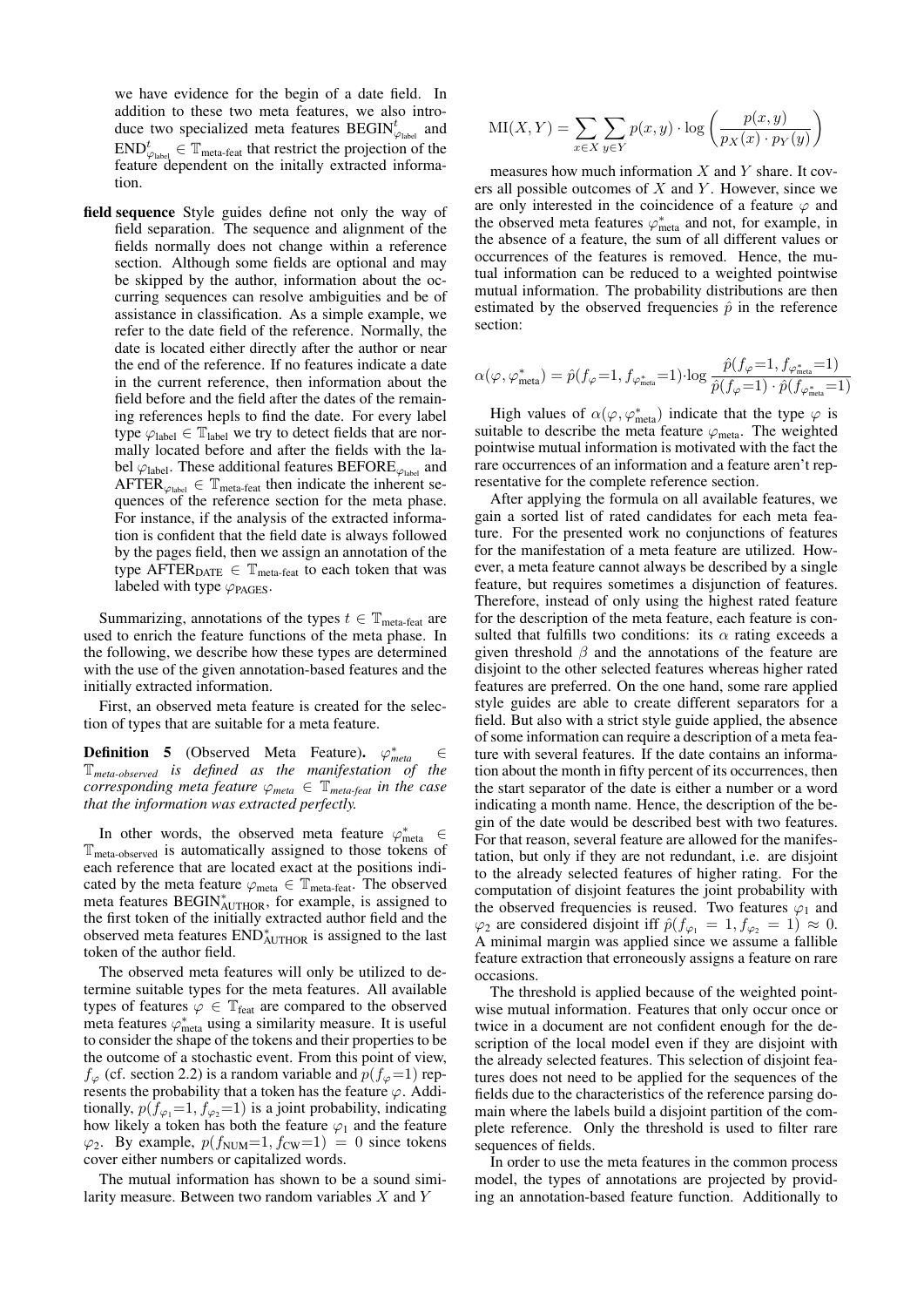the already described feature function, a specialized feature function  $f_{\varphi_{meta}}^t$  is added for the separation of the fields.

$$
f_{\varphi_{\text{meta}}^t}(x_t) = \begin{cases} 1, & \text{if } x_t \text{ has the feature } \varphi_{\text{meta}} \\ & \text{and } |t - o| \text{ is minimal with} \\ & f_{\varphi_{\text{meta}}^*}(x_o) = 1, \\ 0, & \text{otherwise.} \end{cases}
$$

Here, a token possesses this meta feature only if it is located nearest to the observed meta feature  $\varphi^*_{meta}$ . The projection is of course limited to the currently considered reference. The combination of both strategies for the projection of separators enforces the reuse and simultaneously the correction of the initially extracted information.

The complete process of the creation of the local model and its projection as features is summarized in algorithm 1:

| <b>Algorithm 1</b> Local Model Phase                                                 |  |
|--------------------------------------------------------------------------------------|--|
| for all $\varphi_{meta} \in \mathbb{T}_{meta\text{-feat}}$ do                        |  |
| $l \leftarrow$ new list                                                              |  |
| for all $\varphi \in \mathbb{T}_{\text{feat}}$ do                                    |  |
| if $(\forall \varphi' \in l : \hat{p}(f_{\varphi} = 1, f_{\varphi'} = 1) \approx 0)$ |  |
| $\alpha(\varphi, \varphi_{\text{meta}}^*) > \beta$ then                              |  |
| add $\varphi$ to l                                                                   |  |
| project l as manifestation of $\varphi$ <sub>meta</sub>                              |  |
|                                                                                      |  |

### 2.4 Example

The selection of features and their projection as meta features are illustrated with a simplified example focusing on the meta feature ENDAUTHOR. The input of the presented approach is a reference section with 20 references and overall 799 tokens that have been labeled in the bootstrap phase. Figure 2 contains two references of the reference section. The first row shows the begin of the reference, whereas the labels assigned by the bootstrap phase are depicted in the second row. Obviously, the CRF falsely labeled the tokens "Exokernel:" as author in the first reference. In the next four rows, a selection of features are added. *PM* stands for all punctuation marks, *PERIOD* for periods, *COLON* for colons and *PeriodSep* for periods that are not part of abbreviations or name initials. Finally, the last two rows contain the computed meta features  $\text{END}_{\text{AUTHOR}}$  and  $\text{END}_{\text{AUTHOR}}^t$ . Applying the similarity measure on the given features results in a rating how good the feature describes the end of the author. The values are given for two suitable features:

$$
\alpha(\varphi_{\text{PERIOD}}, \text{END}^*_{\text{AUTHOR}}) = \frac{18}{799} \cdot \log \frac{\frac{18}{799}}{\frac{143}{799} \cdot \frac{199}{799}} = 0.0375
$$

$$
\alpha(\varphi_{\text{PeriodSep}}, \text{END}^*_{\text{AUTHOR}}) = \frac{18}{799} \cdot \log \frac{\frac{18}{799}}{\frac{63}{799} \cdot \frac{19}{799}} = 0.0560
$$

Since a token with the feature  $\varphi_{\text{PeriodSep}}$  always has the feature  $\varphi$ <sub>PERIOD</sub>, both features are not disjoint. The local model now states that the end of the author is at best described by a single feature. Hence,  $\varphi_{\text{PeriodSep}}$  is assigned to ENDAUTHOR in this document and the feature function  $f_{\text{END}}(x_t) = 1$ , iff  $x_t$  has the feature  $\varphi_{\text{PeriodSep}}$ . In a different reference section, for example, with another style guide applied  $f_{END_{\text{AUTHOR}}}(x_t) = 1$ , iff  $x_t$  has the feature  $\varphi$ COMMA or  $\varphi$ COLON. The meta feature END<sup>t</sup><sub>AUTHOR</sub> is consequently only assigned to the token that is nearest to the observed meta feature END<sup>∗</sup> AUTHOR. That is the 20th token in the first reference and the 8th token in the second reference. The CRF of the meta phase now has access to additional features of high quality resulting in an increased accuracy.

# 3 Experimental Study

We have evaluated the presented process model, the idea of the local adaptivity and its novel combination of state of the art methods in an experimental study. First, the applied data sets, features and settings of the study are described. Then, the results of the evaluation are presented and discussed.

### 3.1 Data sets

The labeled data sets CORA (500 references), CITESEERX (200 references) and FLUX-CIM (300 references, CS do- $\text{main}^4$  build the source of the evaluation data set. All three data sets consist of a listing of single references without the context of the original reference section. Therefore, these data sets are not directly applicable for the presented approach. A simple script was developed in order to reconstruct reference sections as they would occur in real publications using only references originated in the available data sets. Due to the simplicity of the assignment script and the distribution of the reference styles in the dataset a considerable amount of references could not be assigned to a paper. The resulting data set  $D_{Paper}$  contains 28 documents and overall 452 references and resembles reference sections of real papers. Therefore, our data set can be considered more natural. Some erroneous labels and defects due to obvious differences in the annotation guide lines of the three original data sets were corrected.  $D_{Paper}$  is randomly splitted into three folds for the evaluation.  $D_{Paper}^{Train}$ (315 references, two folds) is used for the training and  $D_{Paper}^{Test}$  (137 references) for testing. Additionally,  $D_{Rest}$ contains 350 randomly selected references of the remaining references of the original data sets.

### 3.2 Features

Similar to previous studies with CRFs we use features indicating the capitalization, the length of tokens, numbers, whitespaces on the left and on the right of the observed token, the relative position inside the reference string, n-gram prefixes, n-gram suffixes, as well as the covered text of the token and the covered text of tokens on the left and on the right of the observed token. These features are integrated as normal feature functions. Additionally, annotation-based feature functions, previously denoted by  $\mathbb{T}_{\text{feat}}$ , for token classes and combinations of tokens are applied. To these belong different usages of punctuations, regular expressions for URLs and simple combinations of features, for example a first name and a capitalized word. Dictionaries for first names, stop words, locations, keywords, journals and publishers were created and added to the annotationbased feature functions. Overall, the applied features are comparable to previously published approaches.

### 3.3 Settings

Overall, three CRFs are trained for the experimental study: BOOTSTRAP, META and COMPARE. All of them were relying on the same features described in section 3.2. The overall process is build upon UIMA and the ClearTK framework. The machine learning toolkit Mallet is used for an implementation of the CRFs. The presented process model contains two CRFs. The CRF of the bootstrap phase (BOOTSTRAP) represents a simple model for the extraction task. It is trained on the data set  $D_{Rest}$  and 250 iteration

<sup>4</sup> all three data sets are available online, e.g., at http:// wing.comp.nus.edu.sg/parsCit/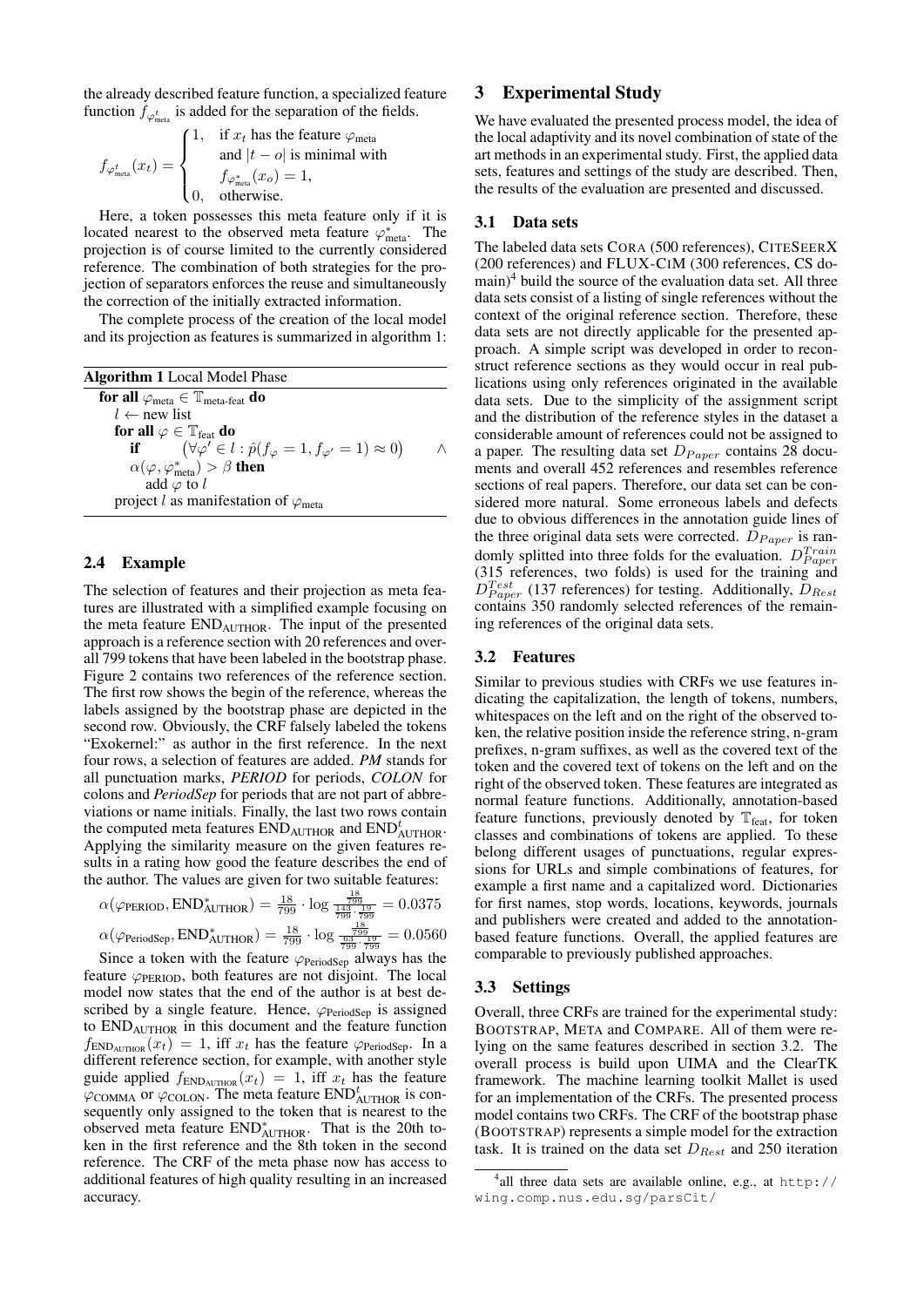|                                                      |   |   |   |       |   |   |   |   |   |   |              |  |   | D. R. Engler, M. F. Kaashoek, J. W. O'Toole. Exokernel: An Operating System Architecture for Application Level                            |   |  |  |  |  |   |              |
|------------------------------------------------------|---|---|---|-------|---|---|---|---|---|---|--------------|--|---|-------------------------------------------------------------------------------------------------------------------------------------------|---|--|--|--|--|---|--------------|
| Bootstrap result $A A A$                             |   |   | A | AAAAA |   |   |   | А |   |   | AAAAAAA      |  |   |                                                                                                                                           | А |  |  |  |  |   |              |
| $\mathrm{END}^*_{\mathrm{AUTHOR}}$                   |   |   |   |       |   |   |   |   |   |   |              |  |   |                                                                                                                                           | X |  |  |  |  |   |              |
| <b>PM</b>                                            | X | X |   | X     | X | X |   |   | X | X | X            |  | X |                                                                                                                                           | X |  |  |  |  |   |              |
| <b>PERIOD</b>                                        | X | X |   |       | X | X |   |   |   | X | $\mathbf{x}$ |  |   |                                                                                                                                           |   |  |  |  |  |   |              |
| <b>COLON</b>                                         |   |   |   |       |   |   |   |   |   |   |              |  |   |                                                                                                                                           | X |  |  |  |  |   |              |
| PeriodSep                                            |   |   |   |       |   |   |   |   |   |   |              |  | X |                                                                                                                                           |   |  |  |  |  |   |              |
| <b>ENDAUTHOR</b>                                     |   |   |   |       |   |   |   |   |   |   |              |  | X |                                                                                                                                           |   |  |  |  |  |   |              |
| $\mathrm{END}_{\mathrm{AUTHOR}}^t$                   |   |   |   |       |   |   |   |   |   |   |              |  | X |                                                                                                                                           |   |  |  |  |  |   |              |
|                                                      |   |   |   |       |   |   |   |   |   |   |              |  |   | S . Seneff and J . Polifroni . A new restaurant guide conversational system : Issues in rapid prototyping for specialized domains . In Pr |   |  |  |  |  |   |              |
| Bootstrap result $A$ A                               |   | А | А | ΑA    |   |   |   |   |   |   |              |  |   |                                                                                                                                           |   |  |  |  |  | B | <sup>B</sup> |
| $\mathrm{END}^*_{\mathrm{AUTHOR}}$                   |   |   |   |       |   |   | X |   |   |   |              |  |   |                                                                                                                                           |   |  |  |  |  |   |              |
| <b>PM</b>                                            | X |   |   | X     |   |   | X |   |   |   |              |  |   |                                                                                                                                           | X |  |  |  |  | X |              |
| <b>PERIOD</b>                                        | X |   |   | X     |   |   | X |   |   |   |              |  |   |                                                                                                                                           |   |  |  |  |  | X |              |
|                                                      |   |   |   |       |   |   |   |   |   |   |              |  |   |                                                                                                                                           |   |  |  |  |  |   |              |
| <b>COLON</b>                                         |   |   |   |       |   |   |   |   |   |   |              |  |   |                                                                                                                                           | X |  |  |  |  |   |              |
| PeriodSep                                            |   |   |   |       |   |   | X |   |   |   |              |  |   |                                                                                                                                           |   |  |  |  |  | X |              |
| <b>ENDAUTHOR</b><br>$\mathrm{END}^t_\mathrm{AUTHOR}$ |   |   |   |       |   |   | X |   |   |   |              |  |   |                                                                                                                                           |   |  |  |  |  | X |              |

Figure 2: Two exemplary references with the initially extracted information, the some given features and the assigned meta features. The occurrence of a feature is indicated with "x" and the label of a token is denoted with first letter of the label.

were applied. The CRF of the meta phase (META) has access to the additional meta features  $\mathbb{T}_{meta\text{-}feat}$ . The model is trained on the data set  $D_{Paper}^{Train}$  with unlimited iterations and the threshold  $\beta$  for the meta features is set to 0.01. An additional CRF (COMPARE) is also trained on the data set  $D_{Paper}^{Train}$  with the settings of META in order to compare the increase of accuracy due to the meta features. A gaussian variance of 10 is used and the markov order is set to one for all CRFs. The two CRFs BOOTSTRAP and META are trained on two different data sets. The meta features need to be created on real results and not on the almost perfectly labeled data of a training process. If the meta features are only created for correct results in the meta phase, then the advantages for the contextual reuse and correction of the initially extracted information are forfeited. The training of the meta phase needs to rely on realistic and therefore not perfect results for a suitable integration of the meta features.

#### 3.4 Performance Measure

The performance of the presented approach is measured with commonly used methods of the domain. For a field label  $l \in \mathbb{T}_{\text{label}}$ , let tp(l) be the number of true positive classified tokens for the label l and define  $\text{fn}(l)$  and  $\text{fp}(l)$ respectively for false negatives and false positives. Since punctuations contain no information in this domain, only alpha-numeric tokens are considered.

*Precision, recall,*  $F_1$  and *average*  $F_1$  are computed by

$$
\begin{aligned} \text{precision}(l) &= \frac{\text{tp}(l)}{\text{tp}(l) + \text{fp}(l)}, \\ \text{recall}(l) &= \frac{\text{tp}(l)}{\text{tp}(l) + \text{fn}(l)}, \\ F_1(l) &= \frac{2 \cdot \text{precision}(l) \cdot \text{recall}(l)}{\text{precision}(l) + \text{recall}(l)} \\ \text{Average} &= \frac{1}{|\text{Table 1}|} \sum_{l \in \text{Table 1}} F_1(l). \end{aligned}
$$

,

The *instance accuracy* measures how many references have been perfectly classified

$$
Instance = \frac{\#references without an error}{\#all references}.
$$

#### 3.5 Results

Table 2 contains the results of the experimental study. The second column lists the true positives  $tp(l)$  of each

| Table 1: Results of the evaluation of the three CRFs. The    |  |
|--------------------------------------------------------------|--|
| average $F_1$ is computed without the editor and note field. |  |

|                  | tp   | <b>BOOTSTRAP</b><br>CRF | COMPARE<br>CRF | <b>META</b><br>CRF |
|------------------|------|-------------------------|----------------|--------------------|
| Author           | 821  | 99.0                    | 99.1           | 99.5               |
| <b>Booktitle</b> | 670  | 94.8                    | 95.1           | 97.5               |
| Date             | 200  | 95.4                    | 98.0           | 97.8               |
| (Editor)         | 7    | 0/100                   | 0/100          | 0/100              |
| Institution      | 86   | 32.7                    | 97.1           | 95.1               |
| Journal          | 186  | 96.8                    | 89.0           | 98.1               |
| Location         | 51   | 86.4                    | 91.7           | 92.6               |
| (Note)           | 3    | 0/100                   | 0/100          | 0/100              |
| Pages            | 222  | 90.7                    | 97.5           | 97.7               |
| Publisher        | 33   | 87.5                    | 98.5           | 93.7               |
| Tech             | 75   | 37.0                    | 87.4           | 94.4               |
| Title            | 1064 | 97.0                    | 96.6           | 98.3               |
| Volume           | 84   | 98.8                    | 85.1           | 98.8               |
| Average*         |      | 83.3                    | 94.1           | 96.7               |
| Instance         |      | 75.9                    | 78.8           | 85.4               |

field  $l \in \mathbb{T}_{\text{label}}$  and the remaining columns contain the  $F_1$ scores of the three evaluated CRFs BOOTSTRAP, COM-PARE and META tested on the data set  $D_{Paper}^{Test}$ . The average  $F_1$  and the instance accuracy are added in the last two rows. As mentioned before, the amount of true positives is much smaller than the number of tokens since only alphanumeric tokens are considered in the evaluation. The information of a date field, for example, is independent of surrounding parentheses or punctuation marks. There are no values added for the editor and note fields. Both fields consist only of a few tokens and achieved an  $F_1$  score of 100.0 in most of the evaluation runs. However, a  $F_1$  score of 0.0 was also sometimes obtained dependent on the distribution of examples in the two data sets  $D_{Paper}^{Train}$  and  $D_{Paper}^{Test}$ . Therefore, both fields are not considered in the calculation of the average  $F_1$ .

The CRF META achieved an instance accuracy of 85.4% and an average  $F_1$  score of 96.7%. Compared to the CRF BOOTSTRAP, the error of the instance accuracy was reduced by 39.4% and the error of the average  $F_1$  by 80.1%. Compared to the CRF COMPARE that was trained on the same data set, the error of the instance accuracy was reduced by 31.1% and the error of the average  $F_1$  by 44.1%.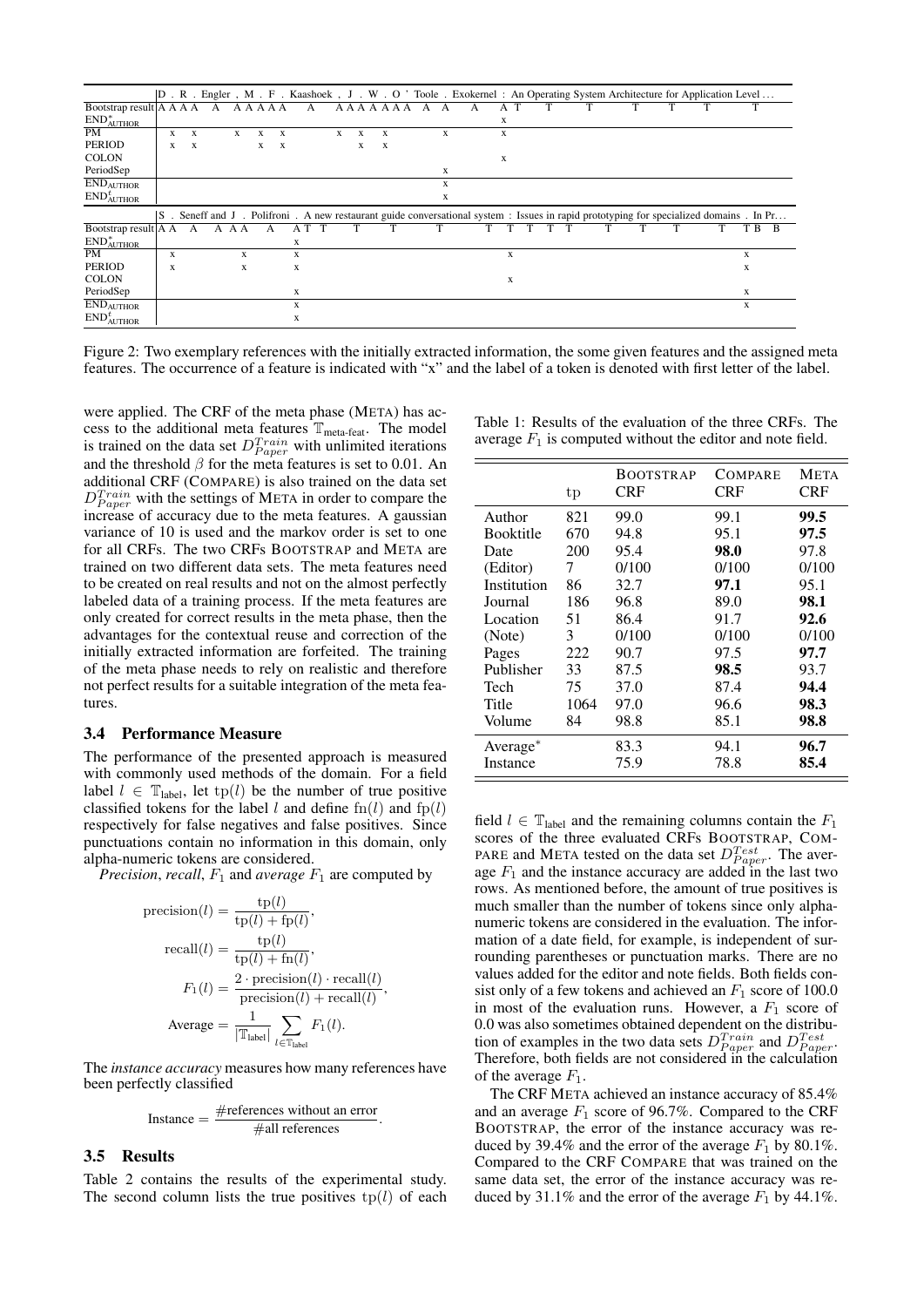A closer look at the single fields of META and COMPARE reveals that the meta phase was able to improve eight fields and worsened the results of only three fields. Two of these fields, the location and the publisher, contain less true positives than the other fields and strongly depend on dictionaries. The difference in the date fields is caused by only one single misclassified token. Overall, META created 3435 true positives, whereas COMPARE classified 3376 true positives.

### 3.6 Discussion

The combination of two CRFs and analysis of the local consistencies achieves better results than a single CRF, the state of the art method in the domain of reference extraction. Although the result of the bootstrap phase is mediocre, the local model and the projection of its knowledge are robust enough to create valuable meta features. Hence, the meta phase is able to outperform the commonly applied process. A closer look at the extraction results reveals that the presented approach still trails behind its own potential. The combination of features and meta features often create a situation where a correct classification is obvious. Many false positives and false negatives should not occur with the available features at hand. The boundaries of the author field, for example, are perfectly defined by the created separator features, but the CRF still labels some tokens of the author erroneously. Therefore, the presented approach still provides enormous potential for improvements. A different information extraction technique might integrate the knowledge about the local consistencies better in the meta phase than CRFs. Furthermore, a direct combination of both CRFs in the learning process or an improved projection of the meta features can improve our process model.

The effect of the presented approach on unknown style guides should be investigated in detail. The test data set  $D_{Paper}^{Test}$  already contains references with style guides that aren't present in the training data set  $D_{Paper}^{Train}$ . However, a test data set only containing unknown styles can illustrate the advantages of our approach compared to the common process model furthermore. A comparison to the results of related publications is problematic. Although the instances of the applied data set were used in previous evaluations, the results can hardly be compared as three different data sets were mixed and some references are left out.

# 4 Related Work

The extraction of references is an active field of research. Techniques based on Hidden Markov Models, Maximum Entropy Models and Support Vector Machines and several approaches using CRF were published. Peng and Mc-Callum [Peng and McCallum, 2004] established CRF as the state of the art approach for the reference extraction task. They used 350 references of the CORA data sets for training and 150 references for the evaluation. Councill et al. [Councill *et al.*, 2008] applied CRF in their ParseCit system on the CORA data set and evaluated their approach with a 10 fold cross evaluation. In addition, they evaluated also the data sets CITESEERX and FLUX-CIM. Both approaches achieved an average  $F_1$  score of ≈92% and a modified average  $F_1$  score of ≈93%. Table 2 contains details of their evaluation results.

Ng [Ng, 2004] has built the first version of ParsCit. It was based on the Maximum Entropy paradigm and the accuracy was worse compared to the performance of the cur-

Table 2: Results of related publications. In addition to the average  $F_1$  score, the *Average*<sup>\*</sup> is computed without the editor and note fields.

| [Peng and McCallum, 2004] |      | [Councill $et al., 2008$ ] |                  |          |  |  |  |
|---------------------------|------|----------------------------|------------------|----------|--|--|--|
|                           | CORA | CORA                       | <b>CITESEERX</b> | FLUX-CIM |  |  |  |
| Author                    | 99.4 | 99                         | 96               | 99       |  |  |  |
| <b>Booktitle</b>          | 93.7 | 93                         | 81               | 97       |  |  |  |
| Date                      | 98.9 | 99                         | 94               | 97       |  |  |  |
| Editor                    | 87.7 | 86                         | 67               |          |  |  |  |
| Institution               | 94.0 | 89                         | 74               |          |  |  |  |
| Journal                   | 91.3 | 91                         | 83               | 89       |  |  |  |
| Location                  | 87.2 | 93                         | 85               | 89       |  |  |  |
| Note                      | 80.8 | 65                         | 29               |          |  |  |  |
| Pages                     | 98.6 | 98                         | 91               | 97       |  |  |  |
| Publisher                 | 76.1 | 92                         | 81               | 85       |  |  |  |
| Tech                      | 86.7 | 86                         | 73               |          |  |  |  |
| Title                     | 98.3 | 97                         | 93               | 96       |  |  |  |
| Volume                    | 97.8 | 96                         | 87               | 92       |  |  |  |
| Average                   | 91.5 | 91.1                       | 79.5             | 93.4     |  |  |  |
| Average*                  | 92.9 | 93.9                       | 85.3             | 93.4     |  |  |  |
| Instance                  | 77.3 |                            |                  |          |  |  |  |

rent system. However, Ng identified different categories of flaws in his extraction process and applied an additional phase for their correction. One step of these repairs processed repeating fields of a single reference, e.g., the occurrence of multiple titles. For the correction of this error, he created a list of all sequences of fields within the extracted references. Then, the multiple fields were resolved using the sequence that occurred most. With all repairs applied, the instance accuracy was increased from 45.6% to 60.8% on the CORA dataset. Compared to our approach, Ng applied only one specialized repair on the sequences in a post processing step in order to correct an error that can be prevented by applying a CRF instead. Furthermore, the evaluation with the CORA data sets itself prevents any statements about improvements by the usage of local consistencies.

There are also some knowledge engineering approaches. Cortez et al. [Cortez *et al.*, 2007] evaluated their unsupervised lexicon-based approach on data sets of the domains health science and computer science. An automatically generated, domain-specific knowledge base is applied after a chunking of each text segment in order to identify the fields. Day et al. [Day *et al.*, 2007] created templates for well-known reference styles and used them to extract the fields in journal articles. They achieved an average accuracy of 92.4% on complete fields.

Kluegl et al. [Kluegl *et al.*, 2010] proposed a local adaptive extraction of references with handcrafted transformation rules. A simple model extracts initial fields. The local patterns of these information are stored in a short term memory and are used to create a description of the style guide of the reference section. Then, transformation rules match on a meta level and provide an automatic adaption on the internal previously unknown consistency of the document. The approach is evaluated only on the fields author, title, editor and date. They achieved an average  $F_1$  score of 97.6% on the complete CORA data set and an average  $F_1$ score of 99.7% on natural reference sections based on the CORA data set. This rule-based work on local adaptivity is the basis of our approach. We continued and extended the previous work by two major points: We exchanged the la